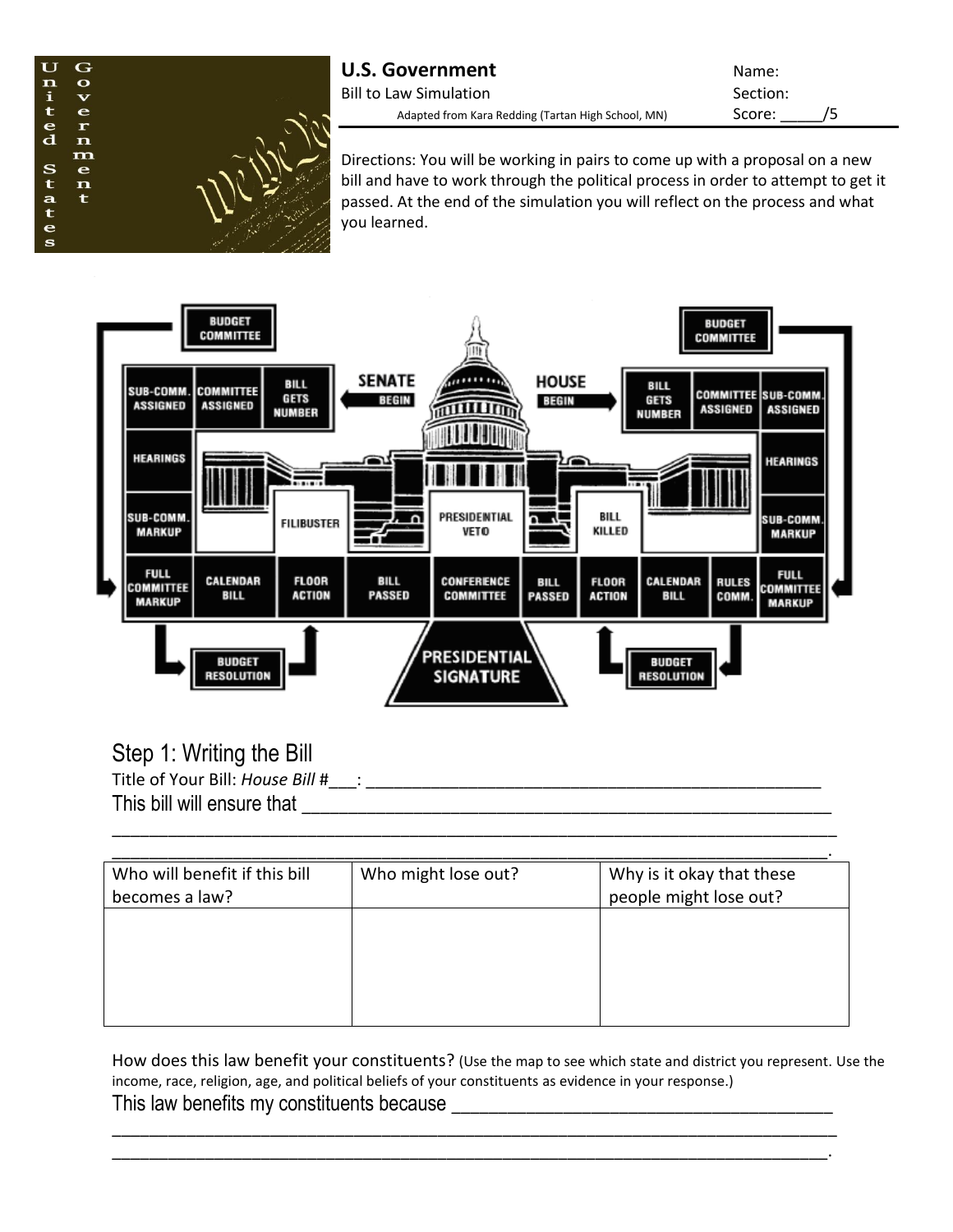How is your law enforced?

Who enforces it?

What is the consequence if the law is broken?

**After your bill is signed into law by the President, how will your law be implemented?** Please include here special exceptions, additional details, and step-by-step processes, current practices that need to be changed in order to accomplish your goal.

1. The Executive Department in charge of implementing my bill is

because \_\_\_\_\_\_\_\_\_\_\_\_\_\_\_\_\_\_\_\_\_\_\_\_\_\_\_\_\_\_\_\_\_\_\_\_\_\_\_\_\_\_\_\_\_\_\_\_\_\_\_\_\_\_\_\_\_\_\_\_\_\_\_\_\_\_\_\_\_\_

| In order to implement my bill, this department must first<br>2. |              |
|-----------------------------------------------------------------|--------------|
|                                                                 | Yeah,        |
|                                                                 | but          |
| Next, they must ____<br>3.                                      |              |
|                                                                 | Yeah,<br>but |
|                                                                 |              |
| 4. Finally, they must                                           |              |
|                                                                 | Yeah,<br>but |
|                                                                 |              |
| Fow will your hill he naid for?                                 |              |

### **How will your bill be paid for?**

(Answer the question corresponding with the box you check. You may check more than one box.)

- Raise in taxes *(Will you raise taxes on rich citizens, poor citizens, and/or middle class citizens?)*
- Borrowing money from foreign countries *(Which country will you borrow from and how much?)*
- Cutting spending in another department *(Which executive department(s) will you cut spending from?)*

\_\_\_\_\_\_\_\_\_\_\_\_\_\_\_\_\_\_\_\_\_\_\_\_\_\_\_\_\_\_\_\_\_\_\_\_\_\_\_\_\_\_\_\_\_\_\_\_\_\_\_\_\_\_\_\_\_\_\_\_\_\_\_\_\_\_\_\_\_\_\_\_\_\_\_\_\_\_\_\_\_\_\_\_\_\_\_\_\_\_\_\_\_

| Once your bill is made into a law, what or who needs to make a change?             |  |  |  |  |
|------------------------------------------------------------------------------------|--|--|--|--|
| What/Who needs to change?   What is the change?<br>About how much money is needed? |  |  |  |  |
|                                                                                    |  |  |  |  |
|                                                                                    |  |  |  |  |
|                                                                                    |  |  |  |  |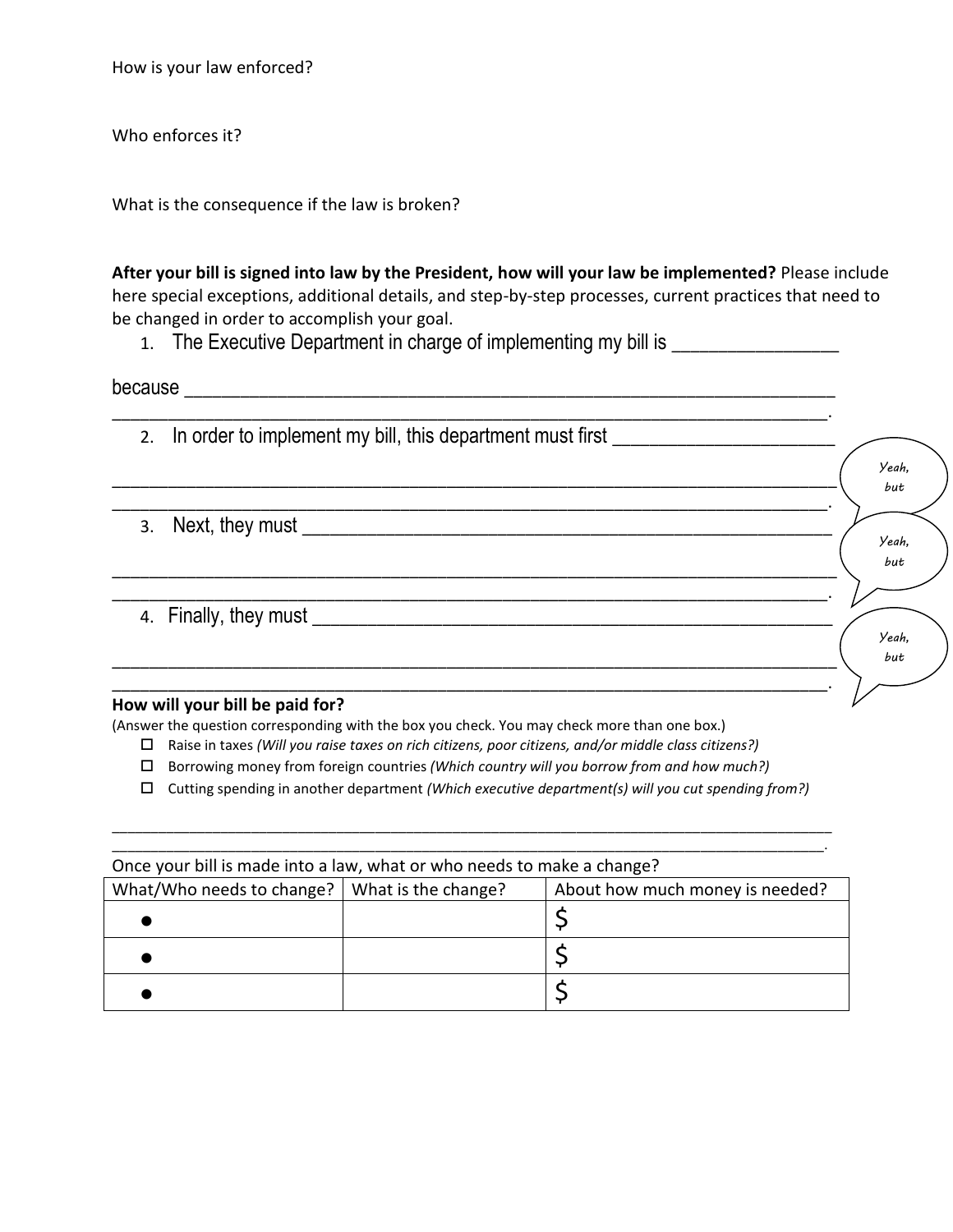## Step 2: Defending your Bill

When your bill goes through committee, the House, and the Senate, you will have to convince the other representatives that your bill is a good idea.

### **Preparation**

Imagine you were against your own bill. What arguments would you make against it? What are your bill's potential weaknesses?

This bill could be problematic because **EXACUSE** 

### **Argument**

Good morning, fellow Congressmen and women. I am Representative \_\_\_\_\_\_\_\_\_\_\_\_\_\_\_\_\_\_\_\_\_\_<sup>1</sup> of  $\frac{2}{3}$  and I am here to propose a new bill called House Bill # $\frac{2}{3}$ :

\_\_\_\_\_\_\_\_\_\_\_\_\_\_\_\_\_\_\_\_\_\_\_\_\_\_\_\_\_\_\_\_\_\_\_\_\_\_\_\_\_\_\_\_\_\_\_\_\_\_\_\_\_\_\_\_\_\_\_\_\_\_\_\_\_\_\_\_\_\_\_\_\_\_\_\_\_\_ \_\_\_\_\_\_\_\_\_\_\_\_\_\_\_\_\_\_\_\_\_\_\_\_\_\_\_\_\_\_\_\_\_\_\_\_\_\_\_\_\_\_\_\_\_\_\_\_\_\_\_\_\_\_\_\_\_\_\_\_\_\_\_\_\_\_\_\_\_\_\_\_\_\_\_\_\_.

It is important this bill becomes a law because:

- Reasoning:
- Reasoning:
- Evidence (use data about your constituents):

\_\_\_\_\_\_\_\_\_\_\_\_\_\_\_\_\_\_\_\_\_\_\_\_\_\_\_\_\_\_\_\_\_\_\_\_\_\_\_\_\_\_\_\_\_\_\_\_ 3

## Step 3: Committee

*Markup*! In the space below, summarize the changes the committee members made to your bill. (1-3 sentences)

### The Committee Vote

|                                                        | For     | Against |
|--------------------------------------------------------|---------|---------|
| House Bill #<br><u>n situa</u><br>(Title of your bill) |         |         |
|                                                        | Passed? | N       |

 $\overline{\phantom{a}}$ 

<sup>&</sup>lt;sup>1</sup> Your name

<sup>&</sup>lt;sup>2</sup> State you represent

 $3$  Title of your bill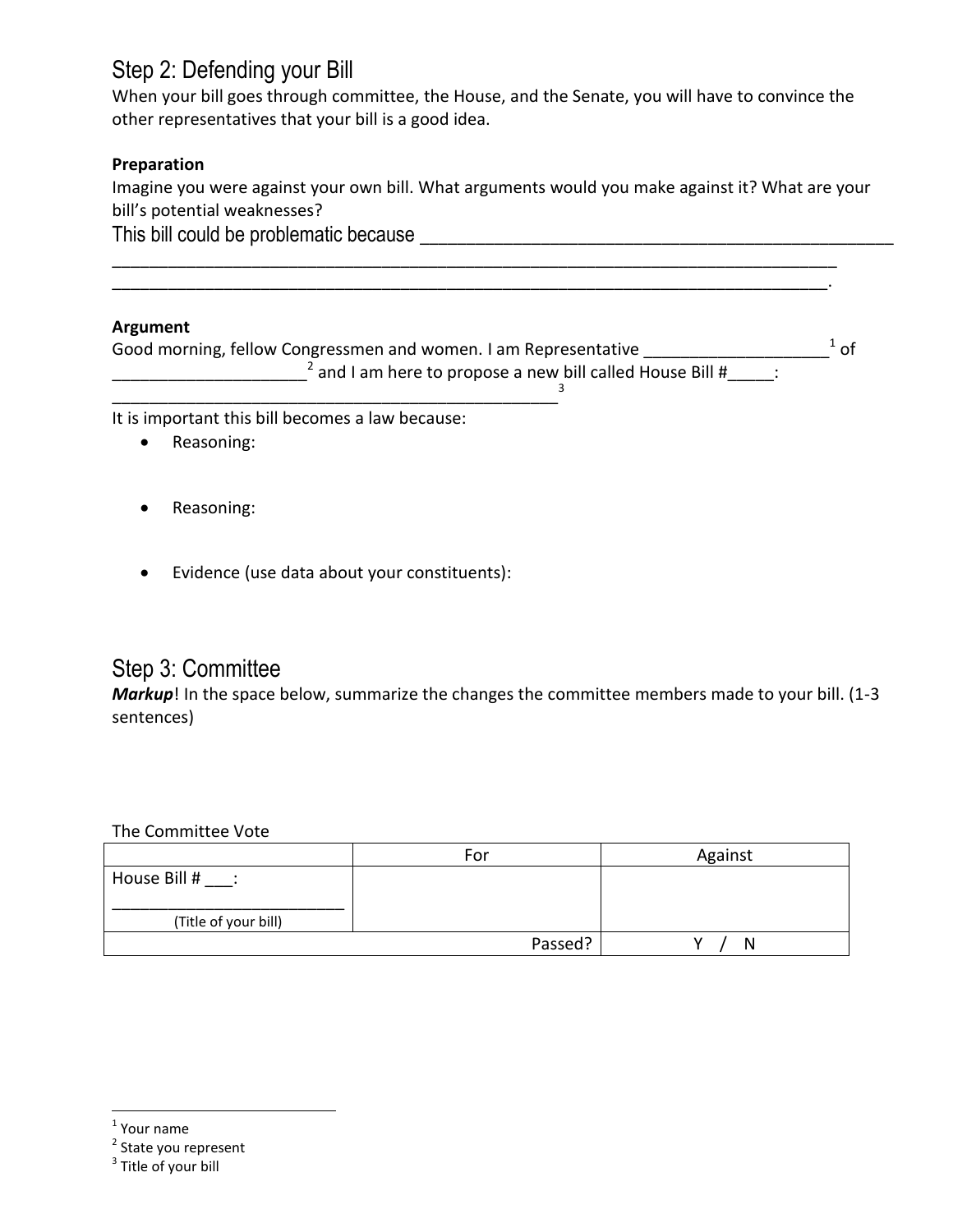# Step 4: The House of Representatives

*Markup*! In the space below, summarize any changes the representatives made to your bill. (1-3 sentences)

### The House of Representatives Vote

|                          | For     | Against |
|--------------------------|---------|---------|
| House Bill #<br>$\sim$ : |         |         |
| (Title of your bill)     |         |         |
|                          | Passed? | N       |

## Step 5: The Senate

*Markup*! In the space below, summarize any changes the senators made to your bill. (1-3 sentences)

### The Senate Vote

|                      | For     | Against |
|----------------------|---------|---------|
| House Bill #         |         |         |
| (Title of your bill) |         |         |
|                      | Passed? | N       |

## Step 6: The President

Veto?  $\Box$  $\sim$ OR $\sim$ 

Signature: \_\_\_\_\_\_\_\_\_\_\_\_\_\_\_\_\_\_\_\_\_\_\_\_\_\_\_\_\_\_\_\_\_\_\_\_\_\_\_\_\_\_\_\_\_\_\_\_\_\_\_\_\_\_\_\_\_\_\_\_\_\_\_\_\_\_\_\_\_